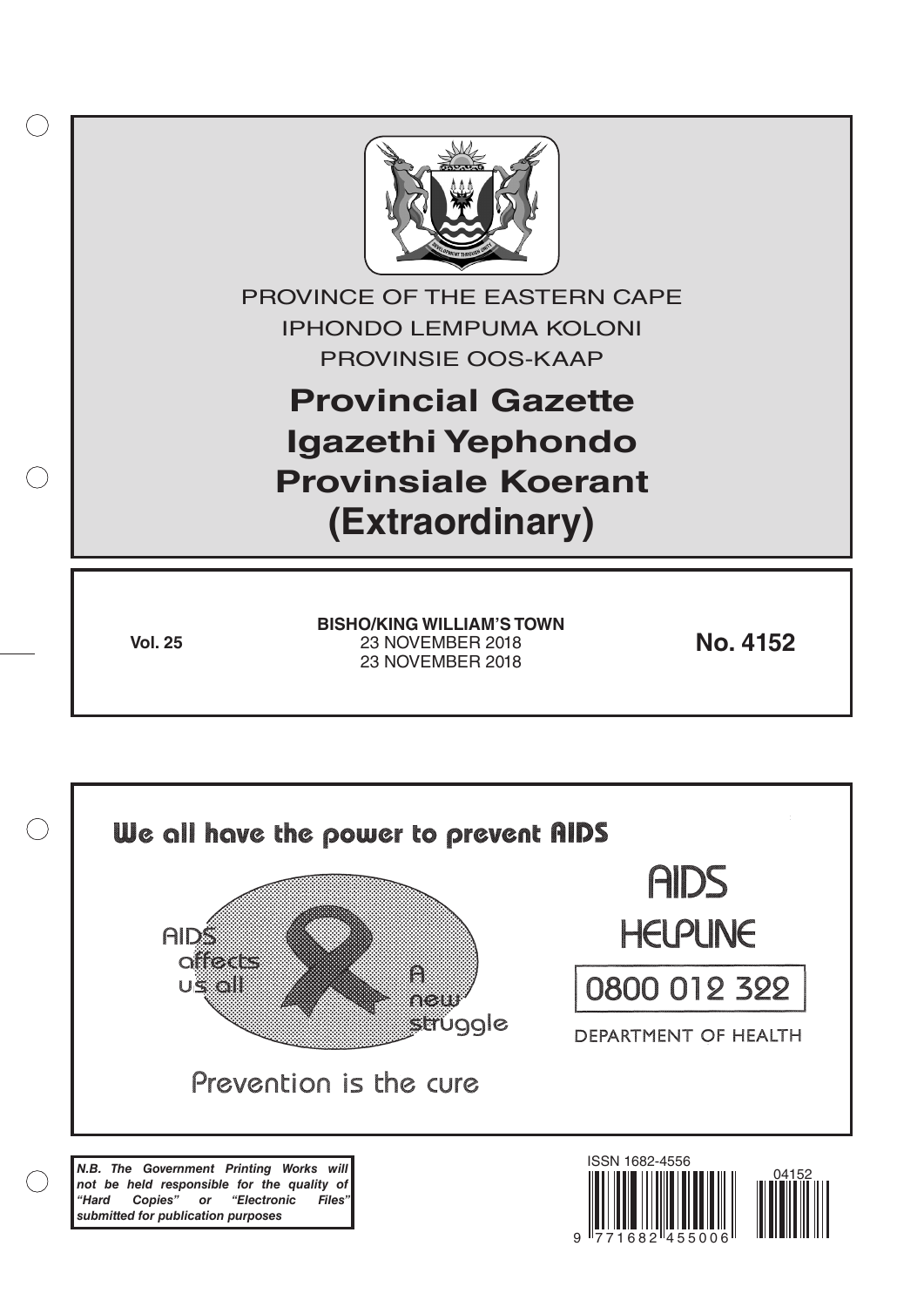# **IMPORTANT NOTICE:**

**The GovernmenT PrinTinG Works Will noT be held resPonsible for any errors ThaT miGhT occur due To The submission of incomPleTe / incorrecT / illeGible coPy.**

**no fuTure queries Will be handled in connecTion WiTh The above.**

### **CONTENTS**

|            |                                                                                                       | Gazette<br>No. | Page<br>No. |
|------------|-------------------------------------------------------------------------------------------------------|----------------|-------------|
|            | <b>LOCAL AUTHORITY NOTICES • PLAASLIKE OWERHEIDS KENNISGEWINGS</b>                                    |                |             |
| 254<br>255 | Eastern Cape Liquor Act (10/2003): Notice of Lodgement of Applications for Transfer of Certificate of | 4152           |             |
|            |                                                                                                       | 4152           |             |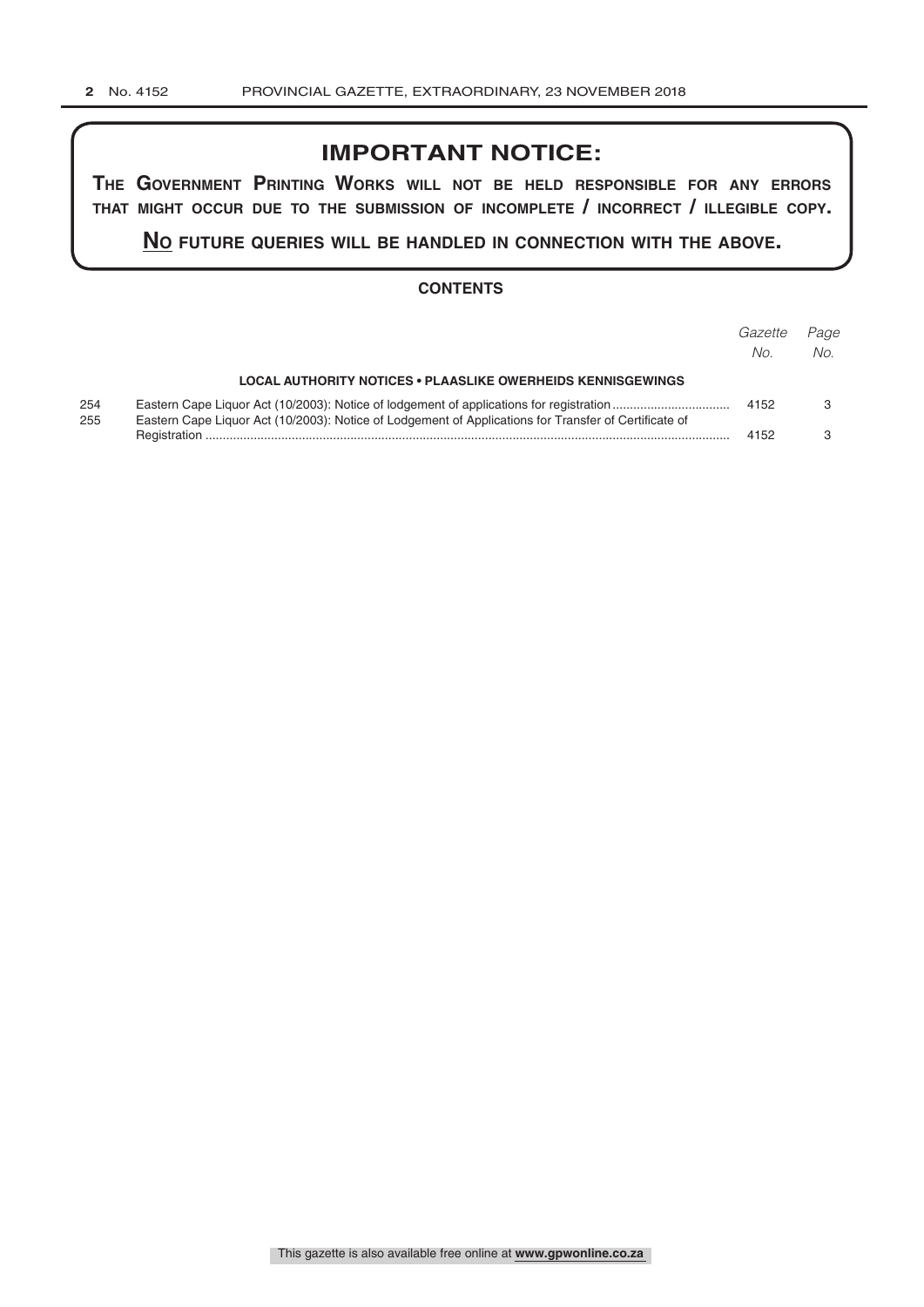## Local Authority Notices • Plaaslike Owerheids Kennisgewings

### **LOCAL AUTHORITY NOTICE 254 OF 2018**

1. CM3<br>[Reg 4 (1)

 $\mathbf{r}$  (1)

EASTERN SALE ENGSTAST, 2003 (ACTION TO CLEAR)<br>AF AF LABAFHENT AF ABBLIAATIONS EOD BECISTDATION NOTICE OF LODGEMENT OF APPLICATIONS FOR REGISTRATION

Notice is hereby given that the applications for registration, particulars of which appear in the Schedule hereunder, have been lodged with the Board. Interested parties may, free of charge, inspect any application which appears in the Schedule hereunder and may within twenty one days of<br>Lie calies belge with the Board written consequentions in support of or written obje this notice, lodge with the Board written representations in support of, or written objections. LERATO RADIKOANYANA EASTERN CAPE LIQUOR BOARD 22 November 2018

| <b>Application Number</b> |                   |                                                          | 3                                   | 4                               |                                                                                               |
|---------------------------|-------------------|----------------------------------------------------------|-------------------------------------|---------------------------------|-----------------------------------------------------------------------------------------------|
|                           |                   | Name and number of<br>Ward                               | Kind of registration<br>applied for | Kind of<br>liquor to be<br>sold | Name under which business is to be<br>conducted and particulars of the erf,<br>street or farm |
| 1.                        | REF8309181264083  | Ward 2 Great Kei Local<br>Municipality                   | On and Off<br>Consumption           | All kinds                       | Ntsiki's Place, 20312 Slatsha Location,<br>Mooiplaas, 5288                                    |
| 2.                        | REF7108025214085  | Ward 8 Makana Local<br>Municipality                      | On Consumption                      | All kinds                       | PJ Olivier Oud - Skoliere Klub, Erf 54,<br>Robinson Street, Grahamstown, 6139                 |
| 3.                        | REF2017/411493/07 | Ward 6 Port St Johns<br><b>Local Municipality</b>        | On and Off<br>Consumption           | All kinds                       | Wild Coast Complex & Tavern, 1219<br>Matakini Location, Port St Johns, 5120                   |
| 4.                        | REF8002040079087  | Ward 2 Dr Beyers Nade<br><b>Local Municipality</b>       | On Consumption                      | All kinds                       | Karoopark Guest House, 81 Caledon Street,<br>Graaff Reinet, 6280                              |
| 5.                        | REF7711290048086  | Ward 2 Dr Beyers Nade<br><b>Local Municipality</b>       | On Consumption                      | All kinds                       | Camdeboo Cottages, 16 Parliament Street,<br>Graaff Reinet, 6280                               |
| 6.                        | REF7012180958082  | Ward 22 Buffalo City<br>Metropolitan Municipality        | On and Off<br>Consumption           | All kinds                       | Nzwakie's Place, No. 90402 Esilimela<br>Village, Berlin, 5660                                 |
| 7.                        | REF9112146154087  | Ward 32 Buffalo City<br><b>Metropolitan Municipality</b> | On and Off<br>Consumption           | All kinds                       | Imizano, Site No. 90218, Sandile Location,<br>Chalumna, East London, 5201                     |
| 8.                        | REF7106066649086  | Ward 29 Nyandeni Local<br>Municipality                   | On and Off<br>Consumption           | All kinds                       | Siyabonga Tavern, Mpendle Location,<br>Zixholosini Administration Area, Ngqeleni,<br>5190     |
| 9.                        | REF8305240456082  | Ward 22 Raymond Mhlaba<br>Local Municipality             | On and Off<br>Consumption           | All kinds                       | Somi's Liquor Place, 1418 New Area,<br>Bezuidenhoudville, Adelaide, 5760                      |
| 10.                       | REF8303165688086  | Nelson Mandela<br>Metropolitan Municipality              | <b>Special Event</b>                | All kinds                       | Uitenhage Picnic, 87 Graaff Reinet Road,<br>Uitenhage, 6280                                   |

## **LOCAL AUTHORITY NOTICE 255 OF 2018**

FORM 9  $P_{0}$  $(44.11)$ Reg 11 (1)]

EASTERN CAPE LIQUOR ACT, 2003 (Act No.10 of 2003)

#### NOTICE OF LODGEMENT OF APPLICATIONS FOR TRANSFER OF CERTIFICATE OF REGISTRATION

Notice is hereby given that the applications for transfer of certificates of registration, particulars of which appear in the Schedule hereunder, have been lodged with the Board.

Interested parties may, free of charge, inspect any application which appears in the Schedule hereunder and may within twenty one days of this notice, lodge with the Board written representations in support of, or written objections.

#### LERATO RADIKOANYANA EASTERN CAPE LIQUOR BOARD 22 November 2018

**SCHEDULE** 

| <b>Application Number</b><br>of Ward |                   | Particulars of certificate of<br>Name and number<br>registration |                                                                                  |                                                         | <b>Particulars of</b><br>prospective holder of<br>certificate of registration |
|--------------------------------------|-------------------|------------------------------------------------------------------|----------------------------------------------------------------------------------|---------------------------------------------------------|-------------------------------------------------------------------------------|
|                                      |                   |                                                                  |                                                                                  | Particulars of holder of<br>certificate of registration |                                                                               |
|                                      | ECP24177/3026/OO  | Ward 4 Buffalo City<br>Metropolitan<br>Municipality              | Tarnickilgus T/A TN Clubs, 11<br>Chamberlain Street, Berea, East<br>London, 5201 | Tarnickilgus (Pty) Limited                              | Fifth Trade And Invest                                                        |
| $\overline{2}$ .                     | ECP21191/03041/OF | Ward 3 Walter<br>Sisulu Local<br>Municipality                    | Tops @ Burgersdorp, Erf 409, 6<br>Ritief Street, Burgersdorp,<br>Piet<br>5700    | Carl Thomas Perry                                       | Ons Handelshuis (Pty)<br>Limited                                              |